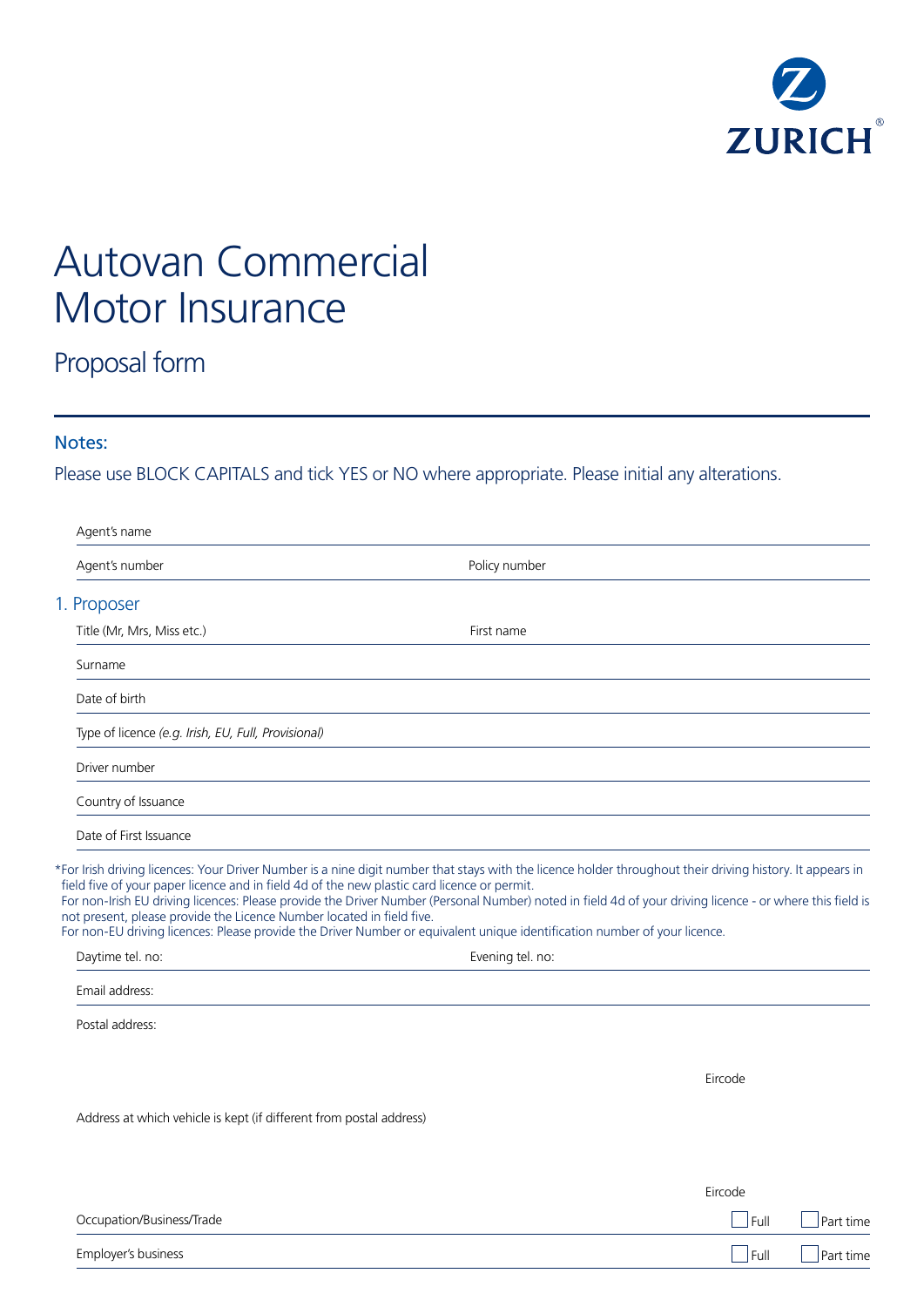| Is proposer registered for VAT?                                   |                                                                                                         |                           | Yes         | ∫No                |
|-------------------------------------------------------------------|---------------------------------------------------------------------------------------------------------|---------------------------|-------------|--------------------|
| Or exempt under current regulations?                              |                                                                                                         |                           | $\vert$ Yes | 」No                |
| VAT no. (If applicable)                                           |                                                                                                         |                           |             |                    |
|                                                                   | Please describe how the vehicle is used in connection with your occupation.                             |                           |             |                    |
| Cover to commence from:                                           |                                                                                                         | To:                       |             |                    |
|                                                                   |                                                                                                         |                           |             |                    |
| 2. The Vehicle                                                    |                                                                                                         |                           |             |                    |
| Make and exact model                                              |                                                                                                         |                           |             |                    |
| Type of body (e.g. Van/Articulated etc.)                          |                                                                                                         | Maximum carrying capacity |             |                    |
| Registration no.                                                  |                                                                                                         | Year of make              |             |                    |
| Date purchased                                                    |                                                                                                         | Present value             |             |                    |
| Left hand drive?                                                  |                                                                                                         | No. of fixed seats        |             |                    |
| (e.g. side windows, additional seating)                           | Has the vehicle/trailer been altered/modified in any way from manufacturer's design or specification?   |                           | Yes         | No                 |
| If Yes, please provide details:                                   |                                                                                                         |                           |             |                    |
| Garage                                                            | Private property                                                                                        | Public highway            |             |                    |
|                                                                   | Are there any non-standard features on the vehicle such as lifts, hoists, cranes or tipping mechanisms? |                           | Yes         | No                 |
| If yes, please provide details:                                   |                                                                                                         |                           |             |                    |
|                                                                   |                                                                                                         |                           |             |                    |
|                                                                   |                                                                                                         |                           |             |                    |
|                                                                   |                                                                                                         |                           |             |                    |
|                                                                   | Is the vehicle owned by you and registered in your name?                                                |                           | Yes         |                    |
| If No, please provide details:                                    |                                                                                                         |                           |             |                    |
|                                                                   |                                                                                                         |                           |             |                    |
|                                                                   | Do you or your spouse/partner own or lease any other vehicle(s)?                                        |                           | Yes         |                    |
| If Yes, please provide details:                                   |                                                                                                         |                           |             |                    |
|                                                                   |                                                                                                         |                           |             |                    |
| Is the vehicle registered as a private car or commercial vehicle? |                                                                                                         |                           |             |                    |
| Do you hold a current certificate of road worthiness?             | (DOE) As required under the Statutory Vehicle Testing Regulations.                                      |                           | Yes         | No<br>  No<br>  No |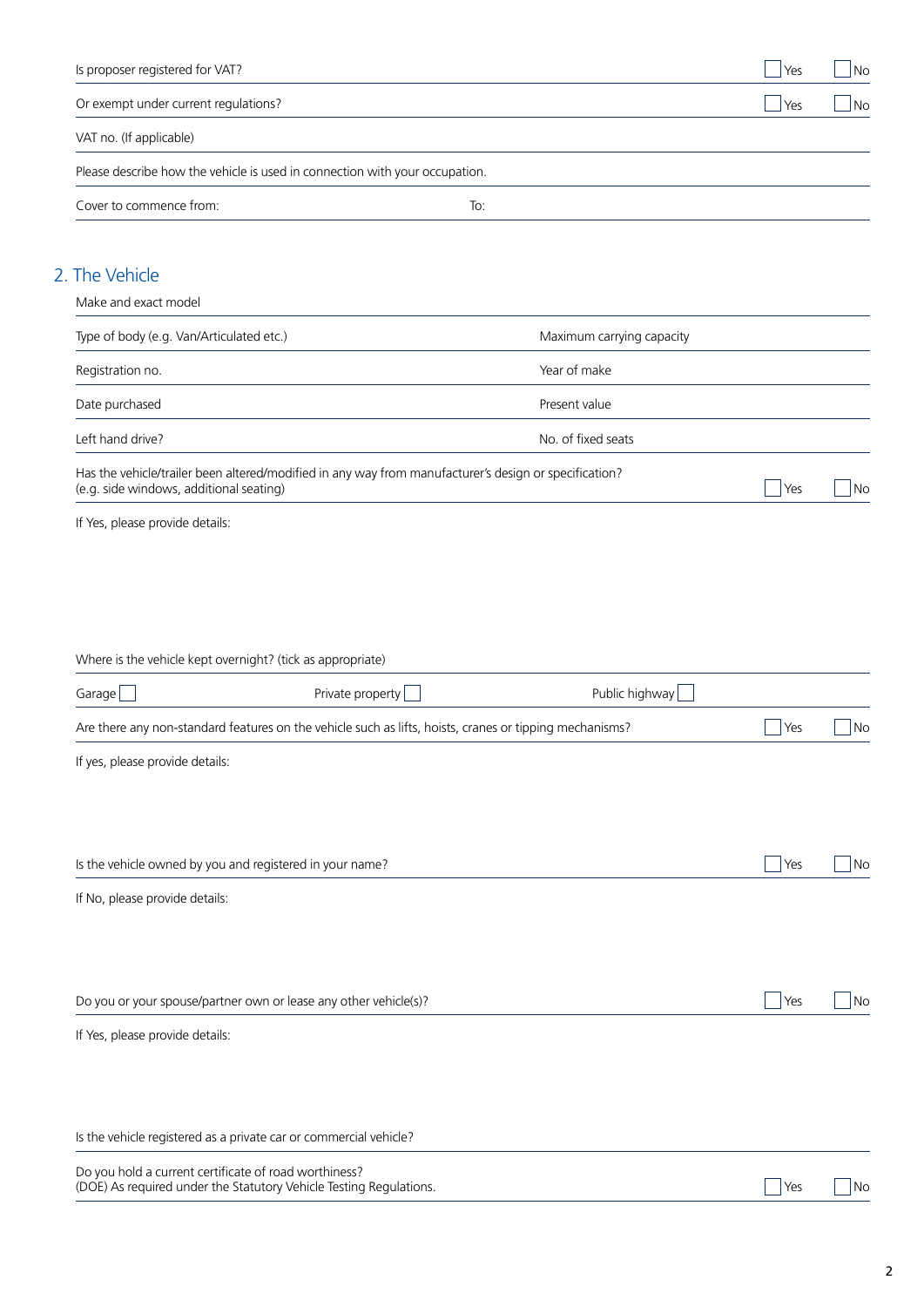## 3. Cover and use

| Vehicle cover required: (Tick as appropriate)                    |                                                                                                                                                      |                  |                          |
|------------------------------------------------------------------|------------------------------------------------------------------------------------------------------------------------------------------------------|------------------|--------------------------|
| Comprehensive                                                    | Third Party Fire & Theft                                                                                                                             | Third Party Only |                          |
| Will a trailer be used?                                          |                                                                                                                                                      | Yes              | No                       |
| If so,                                                           |                                                                                                                                                      |                  |                          |
| Trailer description                                              |                                                                                                                                                      |                  |                          |
| Max carrying capacity                                            | Serial no:                                                                                                                                           | Value            |                          |
| Vehicle cover required: (Tick as appropriate)                    |                                                                                                                                                      |                  |                          |
| Comprehensive                                                    | Third Party Fire & Theft                                                                                                                             | Third Party Only |                          |
| State the type of goods carried:                                 | (making special reference to goods of a corrosive, toxic, explosive or flammable nature)                                                             |                  |                          |
| Do you provide a goods carrying service for hire or reward?      |                                                                                                                                                      | Yes              | No                       |
| Do your operations involve use on airfields?                     |                                                                                                                                                      | Yes              | No                       |
|                                                                  | Will the vehicle be used on the Continent of Europe or in the United Kingdom?                                                                        | Yes              | $\overline{\mathsf{No}}$ |
| If Yes to any of the above, please provide details:              |                                                                                                                                                      |                  |                          |
| 4. No Claim Discount                                             | 1. Do you hold or have you ever held commercial vehicle insurance in your own name?                                                                  | Yes              | $\overline{\big }$ No    |
| If Yes, please specify:                                          |                                                                                                                                                      |                  |                          |
| Name of insurer                                                  |                                                                                                                                                      |                  |                          |
| Expiry date                                                      | No. of Years No Claim Discount                                                                                                                       | $\%$             |                          |
| of No Claim Discount.                                            | If you are entitled to a No Claim Discount in respect of the proposed vehicle, please attach the previous Insurer's renewal notice or other evidence |                  |                          |
| 2.                                                               | If your number of years No claims Discount is less than 5 years please complete the following questions                                              |                  |                          |
|                                                                  | Are you or have you been included as a named driver on a motor policy?                                                                               | Yes              | $\overline{\big }$ No    |
|                                                                  | - If "Yes", what type of policy is or was this? (ie. private car, commercial motor, company policy):                                                 |                  |                          |
|                                                                  | - For how many consecutive claims free years have you or were you named on this policy?                                                              |                  |                          |
|                                                                  |                                                                                                                                                      |                  |                          |
| - If not ongoing, when did you cease to be named on this policy? |                                                                                                                                                      |                  |                          |
| - Name of Insurer(s)                                             | If you have complete the above section regarding your experience as a named driver, please provide written proof of this from the insurer            |                  |                          |

## 5. Optional extension

Do you wish to add Windscreen Cover? (Automatically covered under Comprehensive Policies) Notified the North Company of the North Company of the North Company of the North Company of the North Company of the North Company of the North Company of the North Com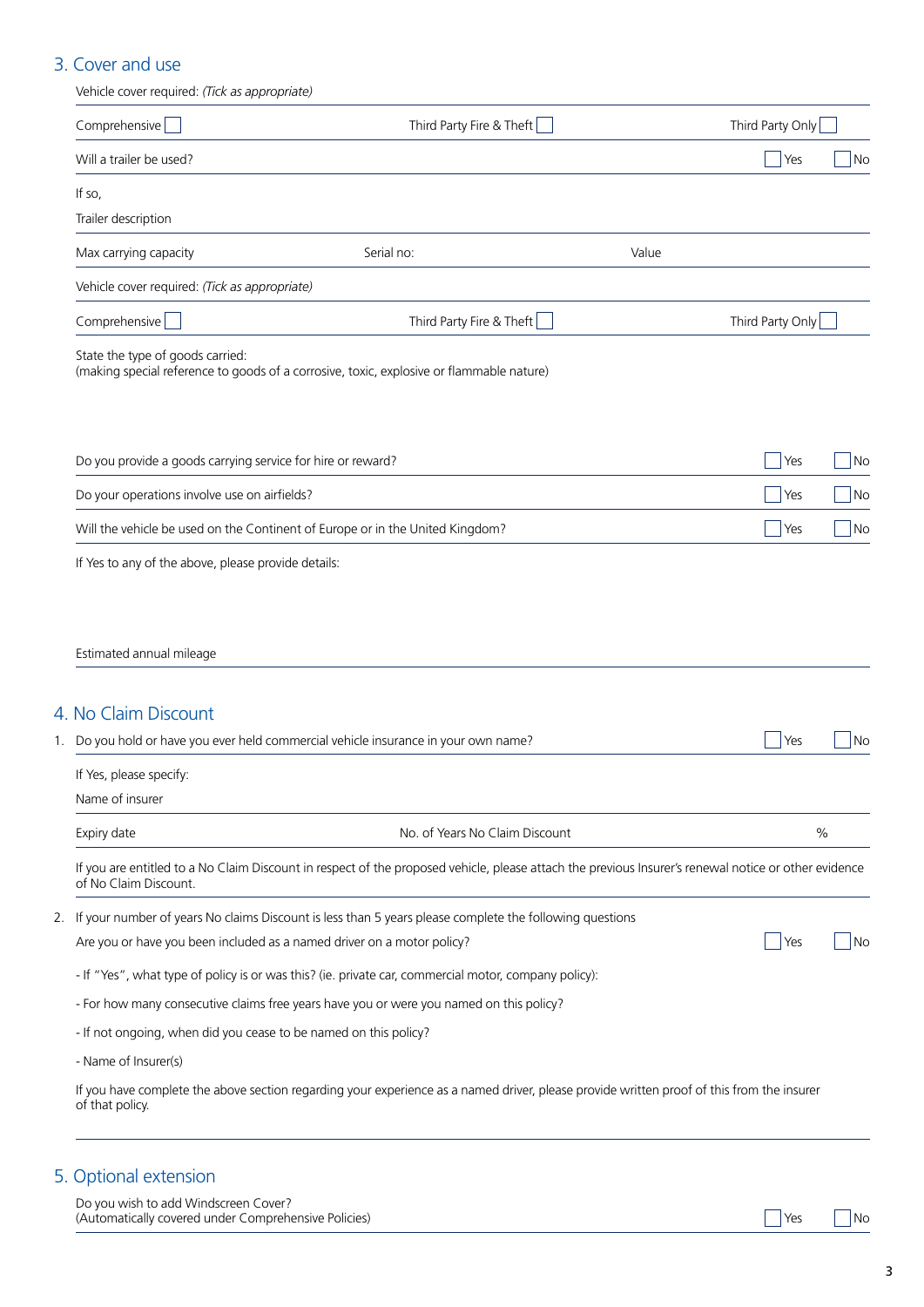## 6. Drivers

1. If the proposal is in the name of a Limited Company then all drivers must be listed here. If the proposal is in a private name then only drivers other than the proposer need be listed.

|    |                                                                                                                                                       | Driver 2                                                                                                                                                                                                                                  |  | Driver 3                                                |  | <b>Driver 4</b>                                                         |    |
|----|-------------------------------------------------------------------------------------------------------------------------------------------------------|-------------------------------------------------------------------------------------------------------------------------------------------------------------------------------------------------------------------------------------------|--|---------------------------------------------------------|--|-------------------------------------------------------------------------|----|
|    | Full name                                                                                                                                             |                                                                                                                                                                                                                                           |  |                                                         |  |                                                                         |    |
|    | Gender                                                                                                                                                |                                                                                                                                                                                                                                           |  |                                                         |  |                                                                         |    |
|    | Date of birth                                                                                                                                         |                                                                                                                                                                                                                                           |  |                                                         |  |                                                                         |    |
|    | Type of licence<br>(e.g. Irish, EU, Full, Provisional)                                                                                                |                                                                                                                                                                                                                                           |  |                                                         |  |                                                                         |    |
|    | Driver Number                                                                                                                                         |                                                                                                                                                                                                                                           |  |                                                         |  |                                                                         |    |
|    | Country of Issuance                                                                                                                                   |                                                                                                                                                                                                                                           |  |                                                         |  |                                                                         |    |
|    | Date of first Issuance                                                                                                                                |                                                                                                                                                                                                                                           |  |                                                         |  |                                                                         |    |
|    | Relationship to proposer                                                                                                                              |                                                                                                                                                                                                                                           |  |                                                         |  |                                                                         |    |
|    | Occupation<br>(Full/Part time)                                                                                                                        |                                                                                                                                                                                                                                           |  |                                                         |  |                                                                         |    |
|    | Employer's business<br>(Full/Part time)                                                                                                               |                                                                                                                                                                                                                                           |  |                                                         |  |                                                                         |    |
|    | Own insurance or full time<br>use of company car?                                                                                                     |                                                                                                                                                                                                                                           |  |                                                         |  |                                                                         |    |
|    | Are you the main driver of the vehicle?                                                                                                               |                                                                                                                                                                                                                                           |  |                                                         |  | Yes                                                                     | No |
|    | If No, state name of main driver:                                                                                                                     |                                                                                                                                                                                                                                           |  |                                                         |  |                                                                         |    |
|    |                                                                                                                                                       |                                                                                                                                                                                                                                           |  |                                                         |  |                                                                         |    |
|    | 7. Driving and medical history<br>Have you or any named driver above:                                                                                 |                                                                                                                                                                                                                                           |  |                                                         |  |                                                                         |    |
|    | 1. had any accidents, losses or claims during the past five years?                                                                                    | (regardless of blame and whether reported to the insurer or not)                                                                                                                                                                          |  |                                                         |  | Yes                                                                     | No |
|    |                                                                                                                                                       | ever been convicted of any motoring or non-motoring offence, other than                                                                                                                                                                   |  |                                                         |  |                                                                         |    |
|    | convictions which are deemed spent under the Criminal Justice (Spent<br>Convictions and Certain Disclosures) Act 2016*, or are any Garda enquiries or |                                                                                                                                                                                                                                           |  |                                                         |  |                                                                         |    |
|    | prosecutions pending?<br>insurance contract being invalidated or cancelled.                                                                           | *If you are in doubt as to whether a conviction is deemed spent under this<br>Act, we strongly recommend that you seek guidance from a qualified legal<br>professional, as failure to answer this question correctly could result in your |  |                                                         |  | Yes                                                                     | No |
| 3. | incurred any Penalty Points within the last 3 years.                                                                                                  |                                                                                                                                                                                                                                           |  |                                                         |  | Yes                                                                     | No |
| 4. | increased premium or any excess or special condition?                                                                                                 | had any insurance proposal or renewal declined, policy cancelled or subjected to any                                                                                                                                                      |  |                                                         |  | Yes                                                                     | No |
|    | You need to have disclosed any medical condition requiring notification to the relevant<br>licensing authority, this also applies to named drivers.   |                                                                                                                                                                                                                                           |  |                                                         |  |                                                                         |    |
|    | (If Yes to questions 1 and/or 2 above, please provide full details)                                                                                   |                                                                                                                                                                                                                                           |  |                                                         |  |                                                                         |    |
|    | Name                                                                                                                                                  | Date of accident/<br>prosecution/conviction                                                                                                                                                                                               |  | Type of claim/Total cost and/or<br>outstanding estimate |  | Details of accident and/or penalty<br>imposed as a result of conviction |    |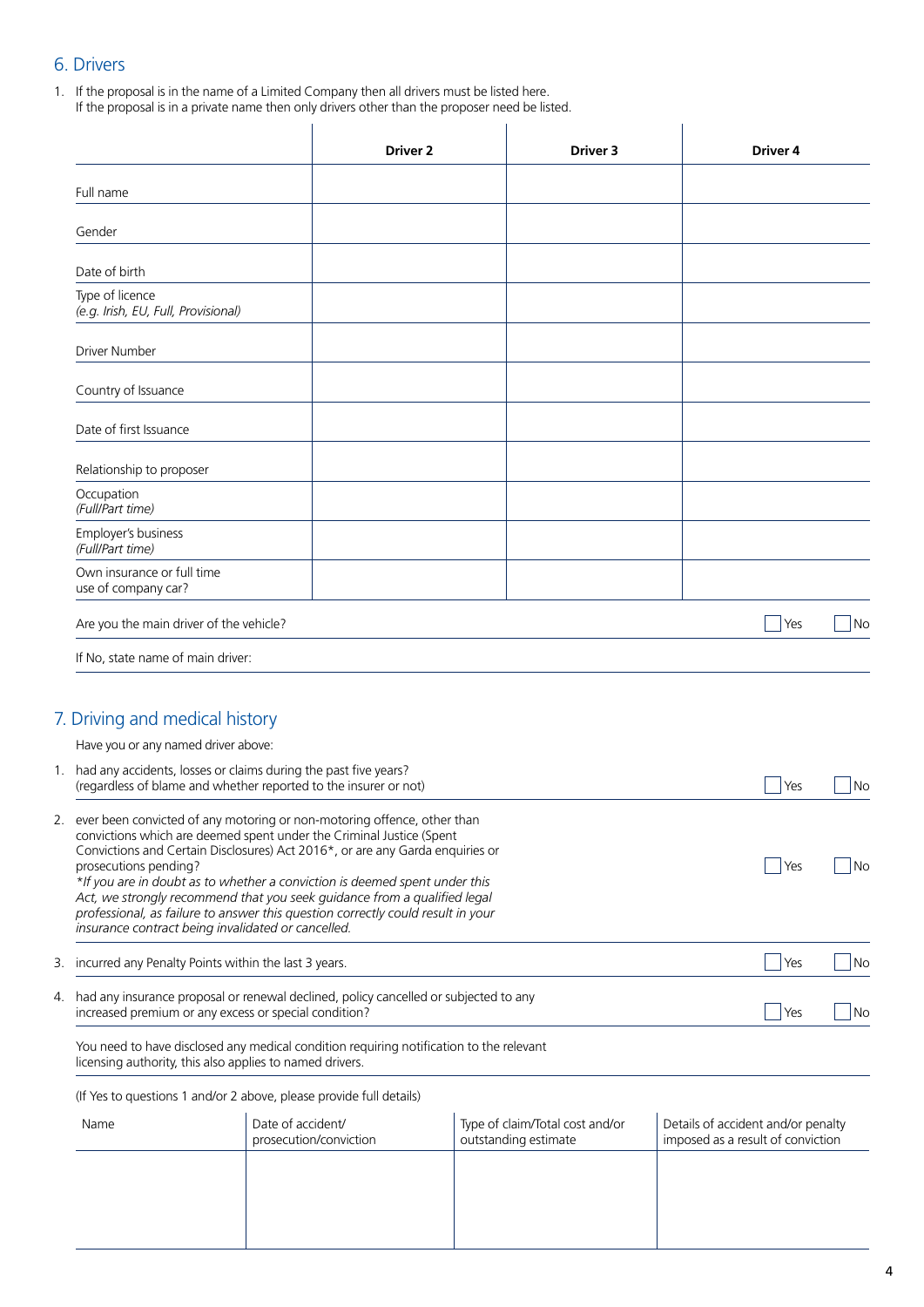#### (if yes to Answer 3 above, please provide full details)

| Name of Driver | Penalty Points Offence | Date of Offence | Penalty points Imposed |
|----------------|------------------------|-----------------|------------------------|
|                |                        |                 |                        |
|                |                        |                 |                        |
|                |                        |                 |                        |
|                |                        |                 |                        |

#### (If yes to Question 4 above please provide full details)

| Name | Details |
|------|---------|
|      |         |
|      |         |
|      |         |
|      |         |

#### Data Protection

Zurich Insurance plc is a member of the Zurich Insurance Group ('the Group'). Zurich is the data controller for this contract under data protection legislation. For the purposes of this Data Protection section, we may refer to Zurich Insurance plc as 'Zurich', 'we', 'our' or 'us' and 'you' or 'your' shall mean, you, the policyholder, or any other person entitled to indemnity under this policy of insurance.

#### **About this Data Protection section**

Everyone has rights with regard to the way in which their personal data is handled. During the course of our business activities, we will collect, store and process personal data about you. The purpose of this Data Protection section is to give you some information about the collection and processing of your personal data. Further information can be obtained in our Privacy Policy which is available at www.zurich.ie/privacy-policy.

#### **The Data we collect**

Where appropriate, we may collect the following personal data ('Data') from and/or about you:

- **Contact and identifying information** such as title, name, address, email address, telephone number, date and place of birth, gender, marital status, PPS number, VAT number, nationality, country of residence, and photographic identification
- **Financial information** such as bank account details, credit/debit card details and income details
- **Employment and qualification details** such as occupation, job position, employment and education history
- **Medical and health details** including information related to personal habits (such as smoking or consumption of alcohol), medical history, details of any disability, injuries sustained and prognosis for recovery
- **• Other sensitive information** such as details of any criminal convictions and offences (including penalty points), civil litigation history as well as pending prosecutions. We may also, in certain cases, receive sensitive information from which it may be possible to infer your trade union membership, religious or political beliefs (for example. if you are a member of a group scheme through a professional, trade, religious, community or political organisation)
- Information pertaining to the risk insured such as description of the risk, value of the risk, location of the risk and claims history
- **Claims data** such as details of the circumstances of any incident giving rise to a claim under this policy, details of activities carried out following any such incident, details of any other claims that you have made, as well as financial, medical, health and other lawfully obtained information relevant to your claim including social welfare information.

The above list covers the main data types collected by Zurich. For further information please see our Privacy Policy at www.zurich.ie/privacy-policy. We require this Data in order to manage and administer our relationship with you, evaluate the risk and assess the premium to be paid, validate and settle any claims, bring and/or defend legal proceedings, prevent, detect and investigate fraud, and in order to generally take any steps required to fulfil our contract with you/comply with our legal obligations.

**Note:** If you provide us with Data relating to another person you must first: (a) inform that person about the content of our Privacy Policy and (b) obtain any legally required consent from that person to the sharing of their Data in this manner.

#### **Data collected from third parties**

We may collect Data from third parties if you engage with us through a third party, for example through a broker or, in the case of a group scheme, through your employer. We may also obtain Data from other third parties such as financial institutions, claims service providers (including private investigators) and insurance industry and government bodies for the purposes described above.

#### **What we do with your Data**

We may use, process and store the Data for the following purposes:

• Assessing which insurance products are appropriate for you, risk evaluation, premium setting, policy quotation, premium collection, policy administration, policy renewal, claims assessment, claims processing, claims payment, bringing and/or defending legal proceedings, recovering debt, marketing, statistical analysis, preventing, detecting and investigating fraud, as well as generally taking any steps in order to fulfil our contract with you and comply with our legal obligations.

In order to prevent and detect fraud as well as the non-disclosure of relevant information, Zurich may at any time:

• Share information about you with companies within the Group as well as other organisations outside the Group including, where appropriate, private investigators and law enforcement agencies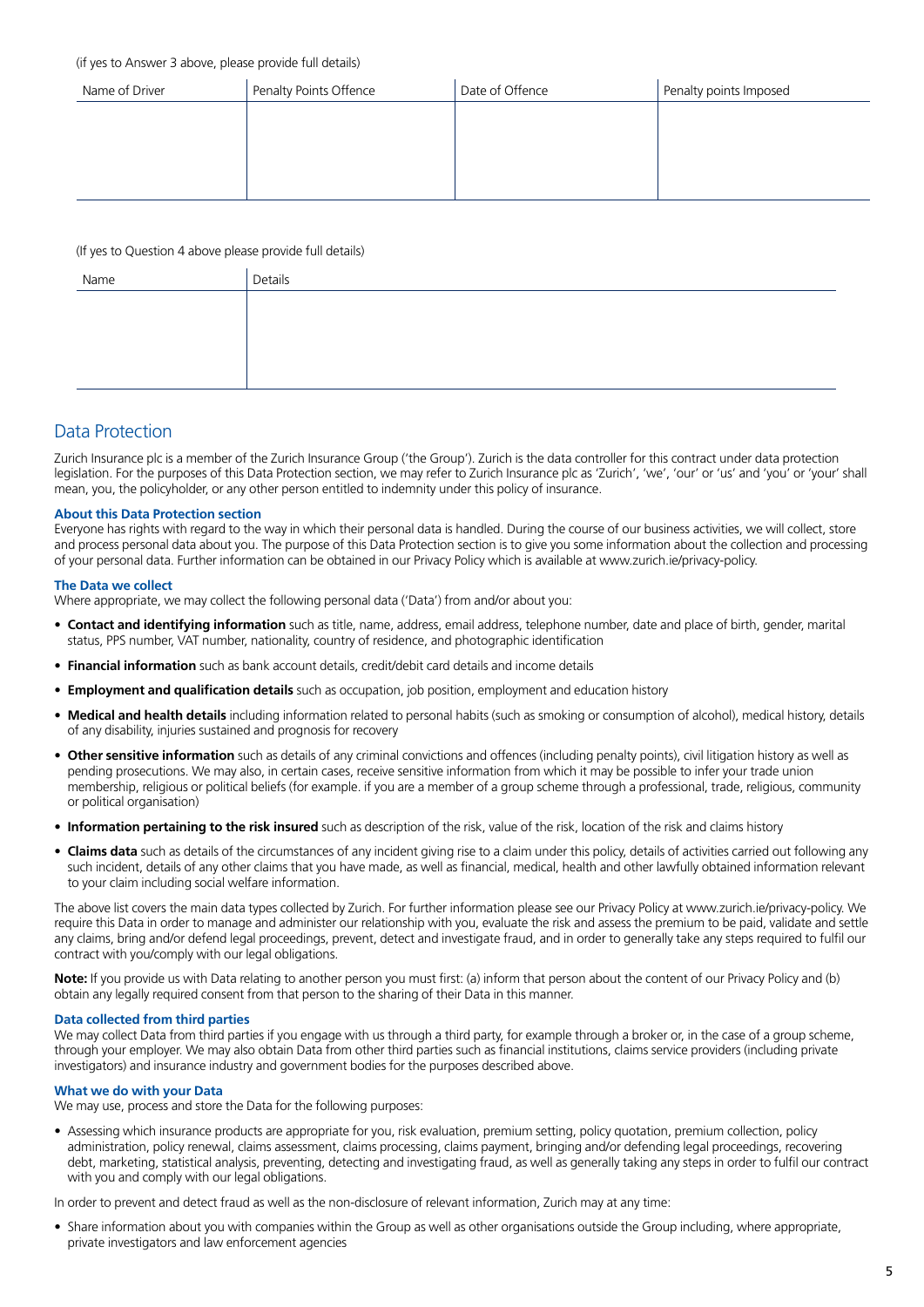- Check your details with fraud prevention agencies, as well as against databases and other sources of information. Below is a sample of the databases/sources used:
	- the insurance industry claims database known as InsuranceLink maintained by Insurance Ireland (for more information see www.inslink.ie)
	- the Integrated Information Data Service ('IIDS') which allows members of Insurance Ireland to verify information including penalty points and no-claims discount information provided by their customers
	- the National Vehicle and Driver File, maintained and supported by the Department of Transport, Tourism and Sport, containing details of all registered vehicles in the State
	- Motor Insurance Anti-Fraud and Theft Register (MIAFTR) operated by the Association of British Insurers in the UK to log all insurance claims relating to written-off and stolen vehicles in the UK
	- the Companies Registration Office.
	- The above list is not intended to be exhaustive (please see our Privacy Policy for more information).

In addition, we may check the Data you have provided against international/economic or financial sanctions laws or regulated listings to comply with legal obligations or otherwise to protect our legitimate business interests and/or the legitimate interests of others.

#### **Sharing of Data**

We may share your Data (where appropriate/applicable) as follows:

- With business partners, suppliers, sub-contractors and agents with whom we work and/or engage (including, but not limited to, tied agents, managing general agents, auditors, legal firms, medical professionals, cloud service providers, private investigators, third-party claim administrators and outsourced service providers) to assist us in carrying out business activities which are in our legitimate business interests and where such interests are not overridden by your interests
- With other companies in the Group, partners of the Group, coinsurance and reinsurance companies located in Ireland and abroad, including outside the European Economic Area ('EEA'). Where transfers take place outside the EEA, we ensure that they are undertaken lawfully and pursuant to appropriate safeguards
- With other insurers and/or their agents
- With any intermediary or third party acting for you
- In order to comply with our legal obligations, a Court Order or to cooperate with State and regulatory bodies (such as the Revenue Commissioners or the Central Bank of Ireland), as well as with relevant government departments and agencies (including law enforcement agencies)
- On the sale, transfer or reorganisation of our or our Group's business (or any part of it).

For further information regarding the third parties that we may share Data with, please see our Privacy Policy at www.zurich.ie/privacy-policy.

In addition, information about claims (whether by our customers or third-parties) is collected by us when a claim is made under a policy and placed on InsuranceLink. This information may be shared with other insurance companies, self-insurers or statutory authorities.

The purpose of InsuranceLink is to help us identify incorrect information and fraudulent claims and, therefore, to protect customers. Under data protection legislation you have a right to know what information about you and your previous claims is held on InsuranceLink. If you wish to exercise this right then please contact us at the address below.

Finally, where you have consented to our doing so, we may share information that you provide to companies within the Group and with other companies that we establish commercial links with so we and they may contact you (by email, SMS, telephone or other appropriate means) in order to tell you about carefully selected products, services or offers that we believe will be of interest to you.

#### **Data Retention**

The time periods for which we retain your Data depend on the purposes for which we use it. We will keep your Data for no longer than is required or legally permitted. Please see our Data Retention Policy at www.zurich.ie/privacy-policy.

#### **Data subject rights**

You have the following rights in relation to your Data which is held by us:

- 1. To ask for details of your Data held by us.
- 2. To ask for a copy of your Data.
- 3. To have any inaccurate or misleading Data rectified.
- 4. To have your Data erased.
- 5. To restrict the processing of your Data in certain circumstances.
- 6. To object to the processing of your Data.
- 7. To transfer your Data to a third party.
- 8. A right not to be subject to automated decision making.
- 9. The right to receive notification of a Data breach.
- 10. Where processing is based on consent, the right to withdraw such consent.
- 11. The right to lodge a complaint to the Data Protection Commission.

If you wish to avail of these rights, a request must be submitted in writing to our Data Protection Officer (see contact details below). In order to protect your privacy, you may be asked to provide suitable proof of identification before we can process your request.